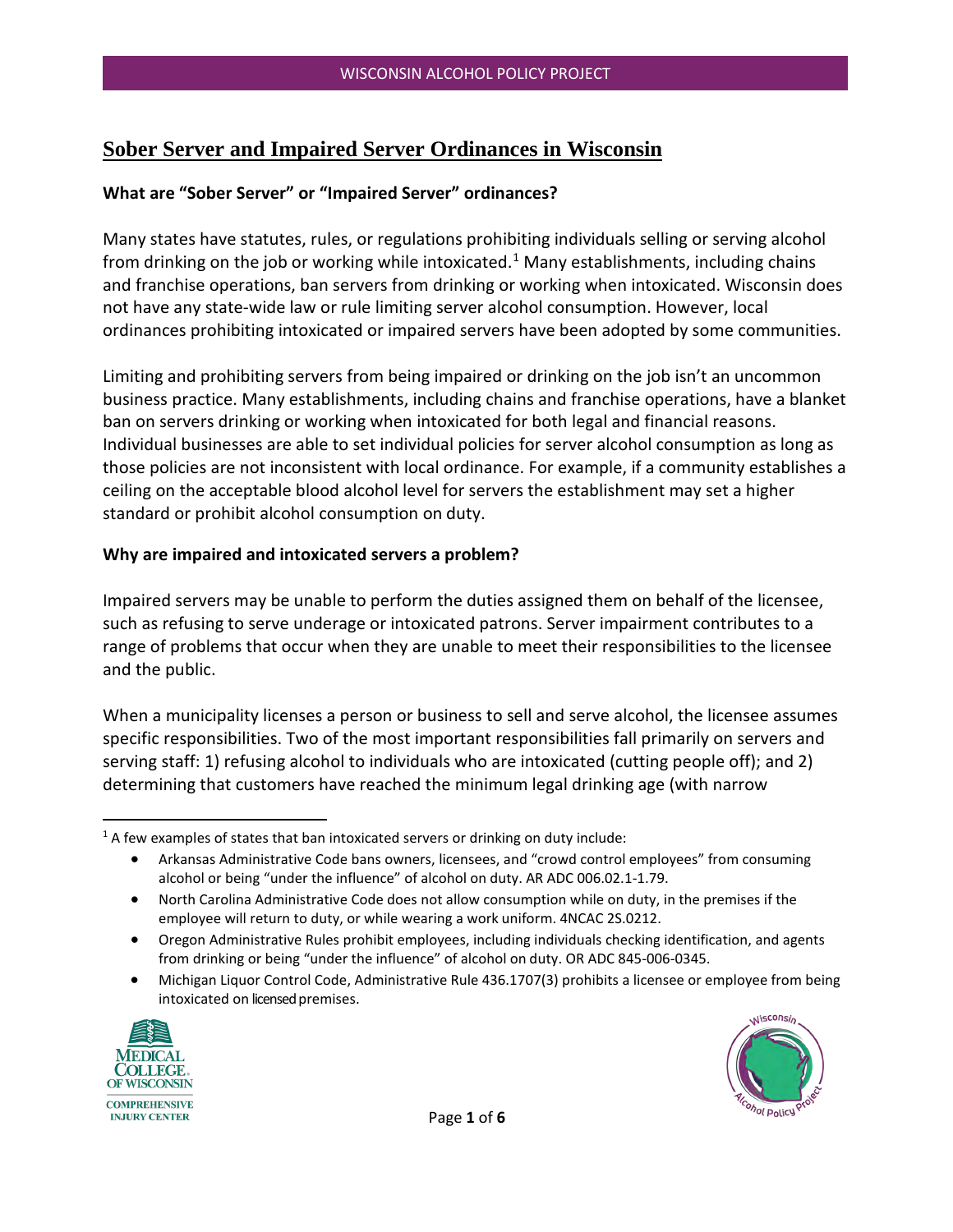exceptions) before serving alcohol to them (checking ID).

According to the Centers for Disease Control and Prevention (CDC), a person with a Blood Alcohol Concentration (BAC)<sup>[2](#page-1-0)</sup> between 0.02 percent to 0.08 percent experiences impaired judgment, lowered alertness, and a decline in their ability to perform two tasks at the same time.<sup>3</sup> Even when only mildly impaired, servers may be less likely to recognize intoxication in others, carefully review ID for age, or respond appropriately in an emergency.

Impaired servers also present a risk for law enforcement. For example, in testimony before the Wausau City Council, Police Chief Jeff Hardel estimated that his officers find an impaired server approximately half the time police respond to a problem at a bar or tavern. He noted that impaired servers are often uncooperative and belligerent.<sup>4</sup>

## **What do the Sober Server or Impaired Server ordinances adopted in Wisconsin prohibit?**

While the specific language varies, these ordinances may do any combination of the following:

- 1) prohibit drinking on duty
- 2) limit acceptable levels of blood alcohol concentration (BAC) while on duty
- 3) prohibit use while on duty of any controlled substances that impair judgment

4) prohibit working while having any detectable amount of a controlled substance in the blood

The primary distinction between communities setting limits on consumption is that some communities simply prohibit serving alcohol or working in an establishment while "under the influence" of alcohol, drugs, or a combination of both substances; while others set a threshold BAC for a violation, such as 0.04 or 0.08 percent.

## **What level of impairment is allowed?**

The 2021 report from the Wisconsin State Council on Alcohol and Other Drug Abuse, recommends that municipalities adopt sober server ordinances that require those who sell or serve alcohol to be unimpaired and have a BAC under 0.04 percent while working.<sup>[5](#page-1-3)</sup> The Ad Hoc Alcohol Prevention

<span id="page-1-3"></span><span id="page-1-2"></span><sup>5</sup> Alcohol Prevention Ad-Hoc Workgroup. (2021). *Moving Forward: Policies and Strategies to Prevent and Reduce Excessive Alcohol Use in Wisconsin*. Wisconsin State Council on Alcohol and Other Drug Abuse, Prevention





<span id="page-1-0"></span><sup>2</sup> Blood alcohol concentration (BAC) is expressed as either: a) the number of grams of alcohol per 100 milliliters of a person's blood; or b) the number of grams of alcohol per 210 liters of a person's breath. Wis. Stat. §340.01(1v). Both calculations produce the same number, which is commonly expressed as a percentage, e.g., 0.08 percent.

<span id="page-1-1"></span><sup>&</sup>lt;sup>3</sup> Centers for Disease Control and Prevention, Impaired Driving: Get the Facts: What are the effects of blood alcohol concentration (BAC)? Webpage, https://www.cdc.gov/transportationsafety/impaired/driving, accessed 12-29-2021. <sup>4</sup> Testimony of Police Chief Hardel, Wausau City Council, January 14, 2014.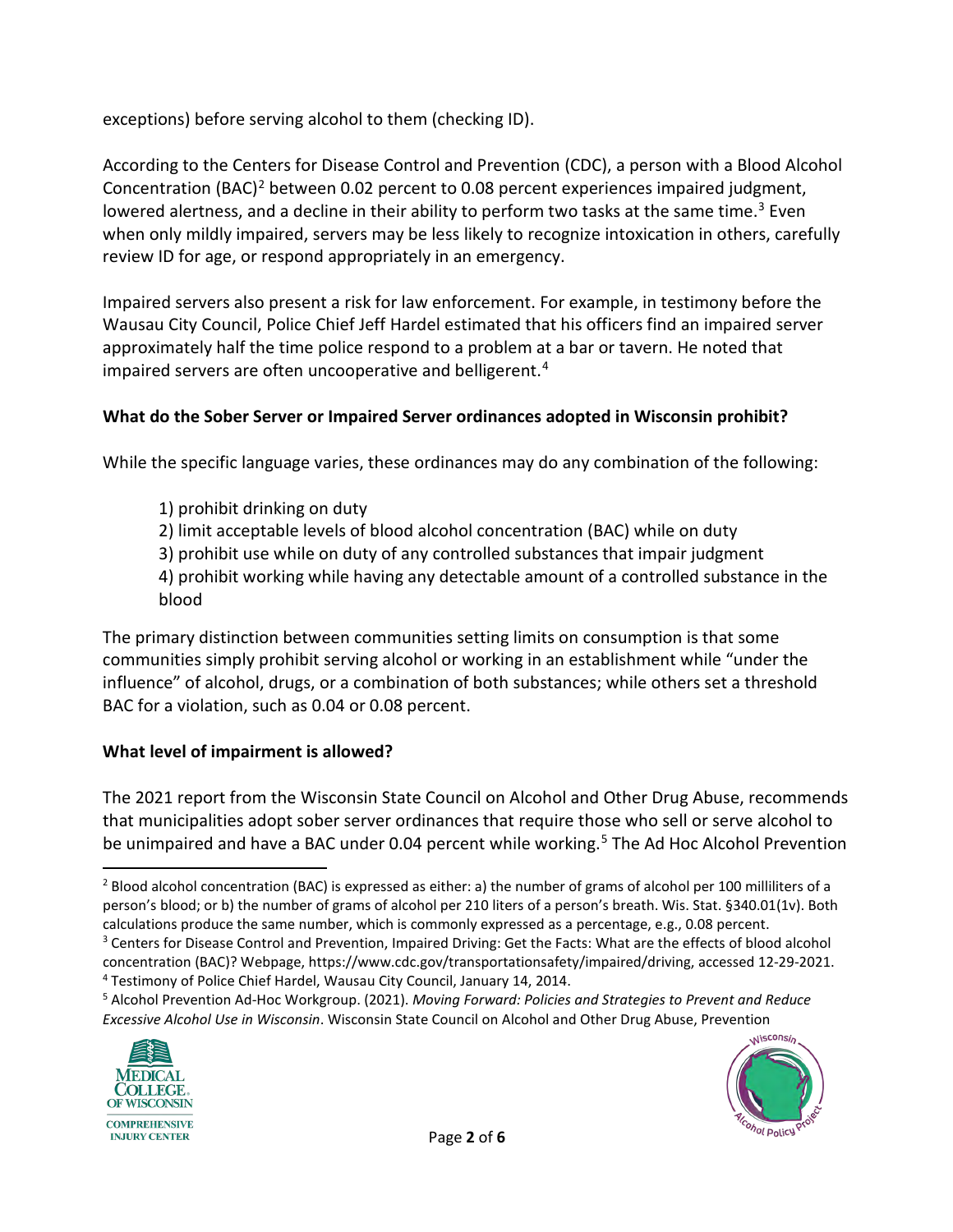Committee selected the 0.04 percent threshold due to the impaired judgment that already happens at that blood alcohol concentration. Some communities may prefer to use a threshold BAC of 0.08 percent for impairment for servers to mirror Wisconsin's Operating While Intoxicated (OWI or drunk driving) standard for most drivers. However, Wisconsin law provides other more appropriate examples for persons who are on duty or working. For example, driving or operating a commercial motor vehicle with a BAC of 0.04 percent is sufficient for a person to be charged with OWI while driving a commercial motor vehicle.<sup>[6](#page-2-0)</sup> In addition, employees working for the state on public works or utility projects are considered to be under the influence of alcohol if they have a BAC of 0.04 percent or higher.<sup>[7](#page-2-1)</sup>

### **A Few Examples:**

A number of communities in Wisconsin have sober server ordinances. A few representative examples follow:

• Kenosha prohibits a licensee, the licensee's agent, and the licensee's employees from being "under the influence," which it defines based on the effects of using alcohol or a controlled substance:

Under the influence means that the person has consumed a sufficient amount of alcohol, controlled substance or combination of alcohol and controlled substance, to cause the person to be less able to exercise clear judgment and reasonable care in the exercise of services performed.<sup>[8](#page-2-2)</sup>

• Madison prohibits the licensee or employee of a licensed establishment from being "under the influence of an intoxicant, or a controlled substance or a combination of an intoxicant and a controlled substance, while performing services on the licensed premises"<sup>[9](#page-2-3)</sup>; but specifies that "under the influence" means:

not only all the well-known and easily recognized conditions and degrees of intoxication, but any abnormal mental or physical condition which is the result of

<span id="page-2-3"></span><span id="page-2-2"></span><sup>&</sup>lt;sup>9</sup> Madison Code of Ordinances 38.06 (8).





Committee. p. 20.

<span id="page-2-0"></span><sup>6</sup> In Wisconsin, a person who operates or drives a commercial vehicle with a blood alcohol concentration of 0.04 or more but less than 0.08 may be charged with operating a commercial vehicle while having a prohibited alcohol concentration. Wis. Stat. §346.63(5). A person may not operate, drive, or be on duty time with respect to a commercial vehicle in Wisconsin with any measurable BAC or within 4 hours of consuming any alcohol beverage. Wis. Stat. §346.63(7).

<span id="page-2-1"></span> $7$  Wis. Stat. §103.503(2).

<sup>8</sup> Kenosha Code of Ordinances 10.05 C. 2. Neenah uses a similar definition. Neenah Code of Ordinances 4.95 (g).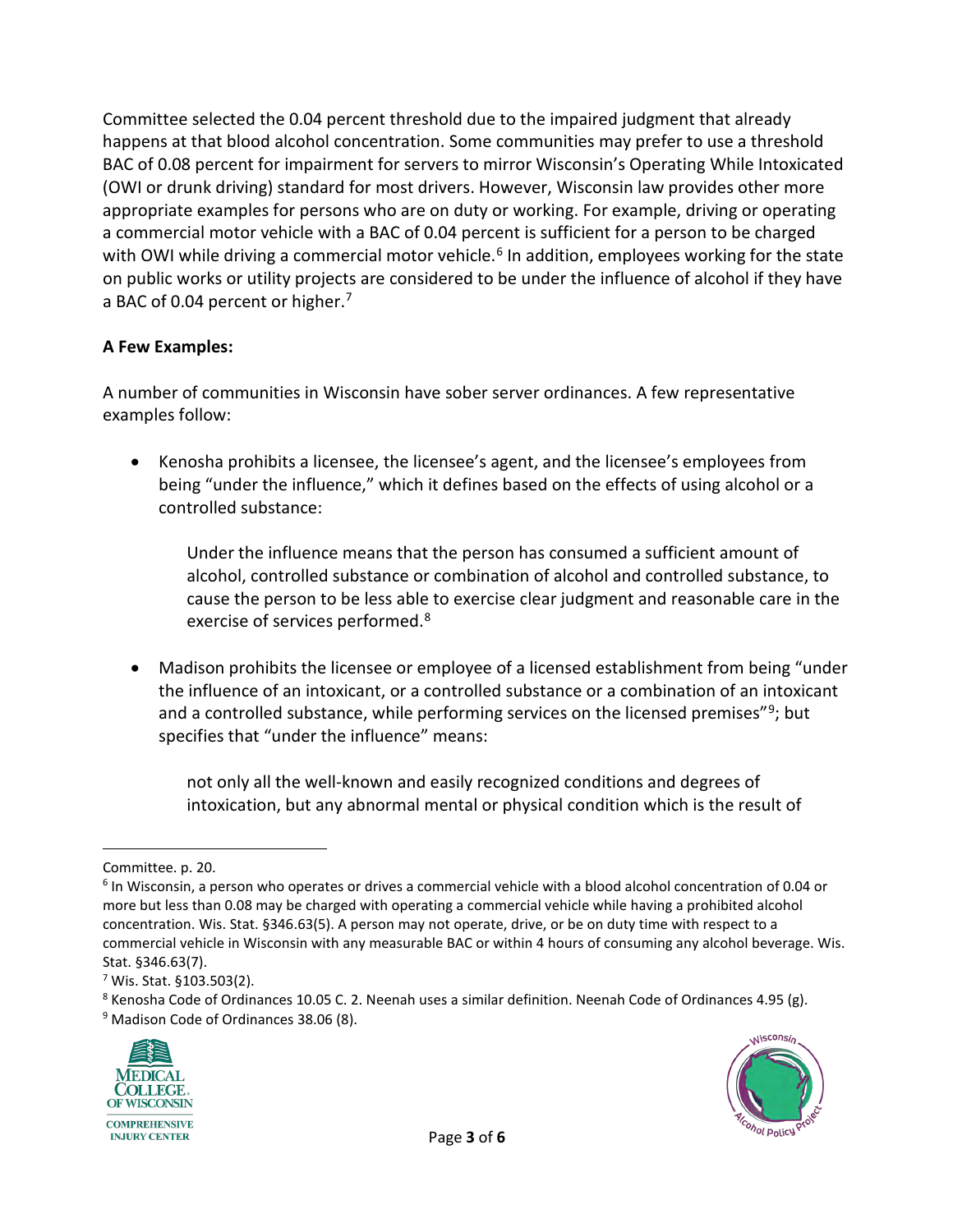indulging to any degree in alcohol beverages and which tends to deprive a person of the clearness of intellect and control of himself or herself which he or she would otherwise possess[.10](#page-3-0)

- Jackson prohibits a licensee or agent of the licensee from serving alcohol beverages while intoxicated, with intoxication defined as having a BAC of 0.08 or more.<sup>[11](#page-3-1)</sup>
- Wausau uses a similar definition of "under the influence" as Madison, but also adopts a presumption that testing with a BAC of 0.04 percent or more is proof of intoxication by the licensee, agent, or employee of the licensee. $^{12}$

#### **Who does a Sober Server ordinance apply to?**

Most sober server ordinances in Wisconsin apply to all serving staff, bartenders, wait staff, including the licensee or agent when on duty. Some apply only to the licensee and agent or only to the servers. Some state rules or statutes require security and crowd control staff to remain sober.

### **Who is sanctioned under a Sober Server Ordinance?**

Each municipality has the authority to create a standard and penalty for impaired servers. Most communities choose to sanction the server; but several retain the option of sanctioning the licensee.

#### **How are these ordinances enforced?**

Some communities allow law enforcement to request a preliminary breath test (PBT) upon belief the server is impaired or intoxicated. The initial determination is possible during a visit for any of the frequent reasons law enforcement may enter a licensee such as: responding to a call for service; conducting alcohol age compliance checks; conducting a bar "walk through" (a common law enforcement practice where uniformed officers simply walk through a licensed establishment looking for signs of underage drinking, over-serving and dangerous impaired customers); or checking compliance with license conditions. Communities with this ordinance have not undertaken specific operations to identify violators.

<span id="page-3-2"></span><span id="page-3-1"></span><sup>&</sup>lt;sup>12</sup> Wausau Code of Ordinances 5.64.034. (Full ordinance in Appendix A).





<span id="page-3-0"></span><sup>&</sup>lt;sup>10</sup> Madison Code of Ordinances 38.02.<br><sup>11</sup> Jackson Code of Ordinances 4-87.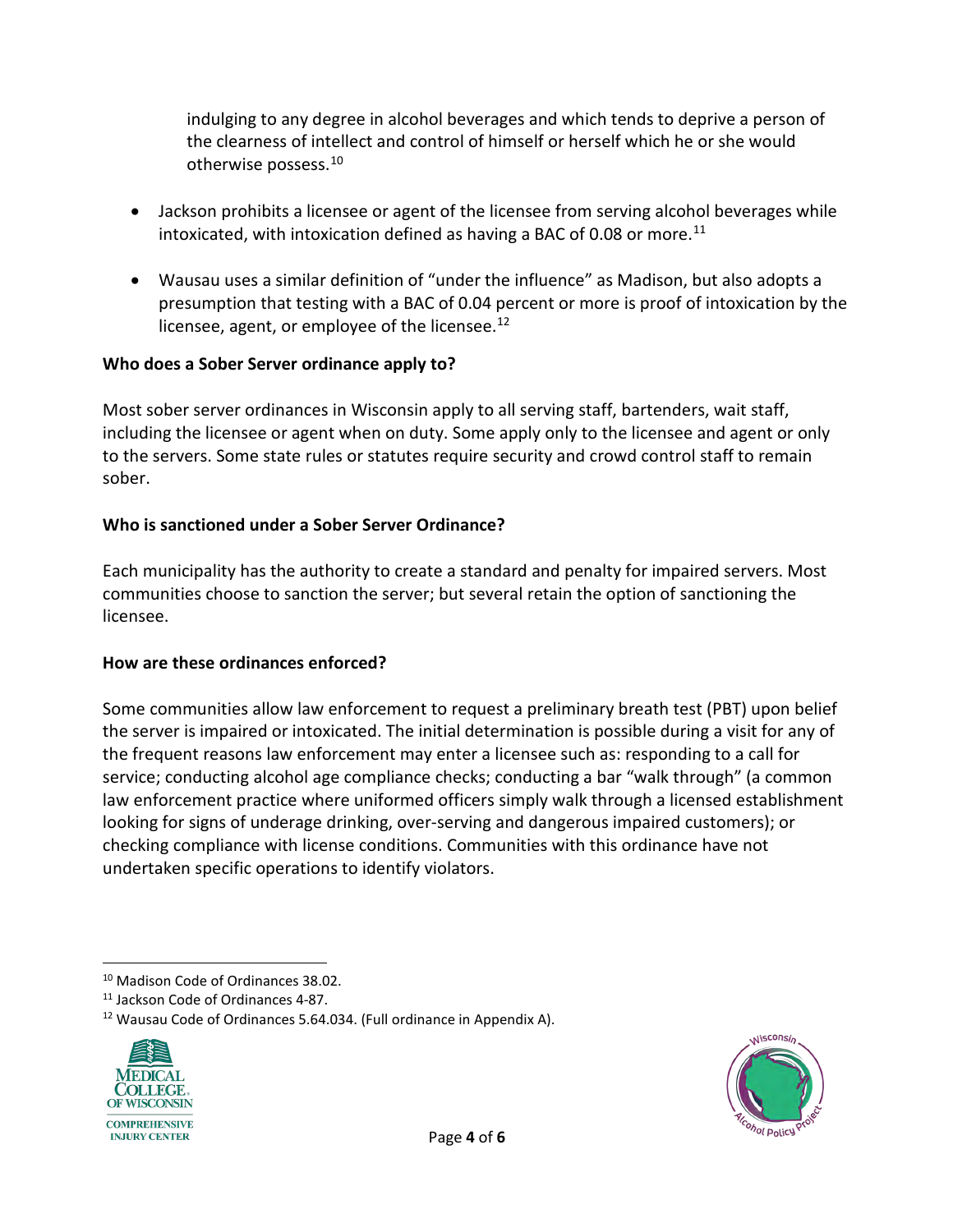#### **Are Sober Server ordinances effective?**

Defining the impact of a single specific alcohol policy is often difficult. Not all outcomes are evident, unintended consequences may occur and not all outcomes are equally valued by the community. None of the sober or impaired server ordinances in Wisconsin have been evaluated by an independent evaluator or reviewer. However, it is known that a "complementary system of strategies" engaging a number of evidence-based policies and practices is more likely to be effective in the long term.[13](#page-4-0) A sober server ordinance *alone* will - at best - have minimal impact on drunk driving or binge drinking rates. However, the same ordinance may reduce both underage drinking and violence in licensed establishments and improve the ability of law enforcement to sanction uncooperative or obstructionist licensees.

## **Wisconsin Alcohol Policy Project**

Comprehensive Injury Center, Medical College of Wisconsin Please contact us for questions, technical assistance, or training.

Maureen Busalacchi, Director, [mbusalacchi@mcw.edu](mailto:mbusalacchi@mcw.edu) Felice Borisy-Rudin, Policy Analyst, [fborisyrudin@mcw.edu](mailto:fborisyrudin@mcw.edu) <https://www.mcw.edu/departments/comprehensive-injury-center/wi-alcohol-policy-project>

**WARNING AND DISCLAIMER:** THE WISCONSIN ALCOHOL POLICY PROJECT PROVIDES TECHNICAL ASSISTANCE, TOOLS, AND TRAININGS. THE WISCONSIN ALCOHOL POLICY PROJECT DOES NOT PROVIDE LEGAL ADVICE, LEGAL COUNSEL, OR LEGAL REPRESENTATION. READING THE CONTENT PROVIDED BY THE WISCONSIN ALCOHOL POLICY PROJECT DOES NOT ESTABLISH AN ATTORNEY-CLIENT RELATIONSHIP. CONTACTING THE WISCONSIN ALCOHOL POLICY PROJECT OR PROVIDING IT OR ITS STAFF WITH INFORMATION DOES NOT ESTABLISH AN ATTORNEY-CLIENT RELATIONSHIP. IF YOU NEED LEGAL REPRESENTATION, YOU SHOULD CONSULT WITH YOUR OWN ATTORNEY.

<span id="page-4-0"></span>13 Babor, T., Caetano, R., Casswell, S. et al. (2014). Alcohol: No Ordinary Commodity: Research and Public Policy (2<sup>nd</sup> ed.). Oxford University Press, Page 251